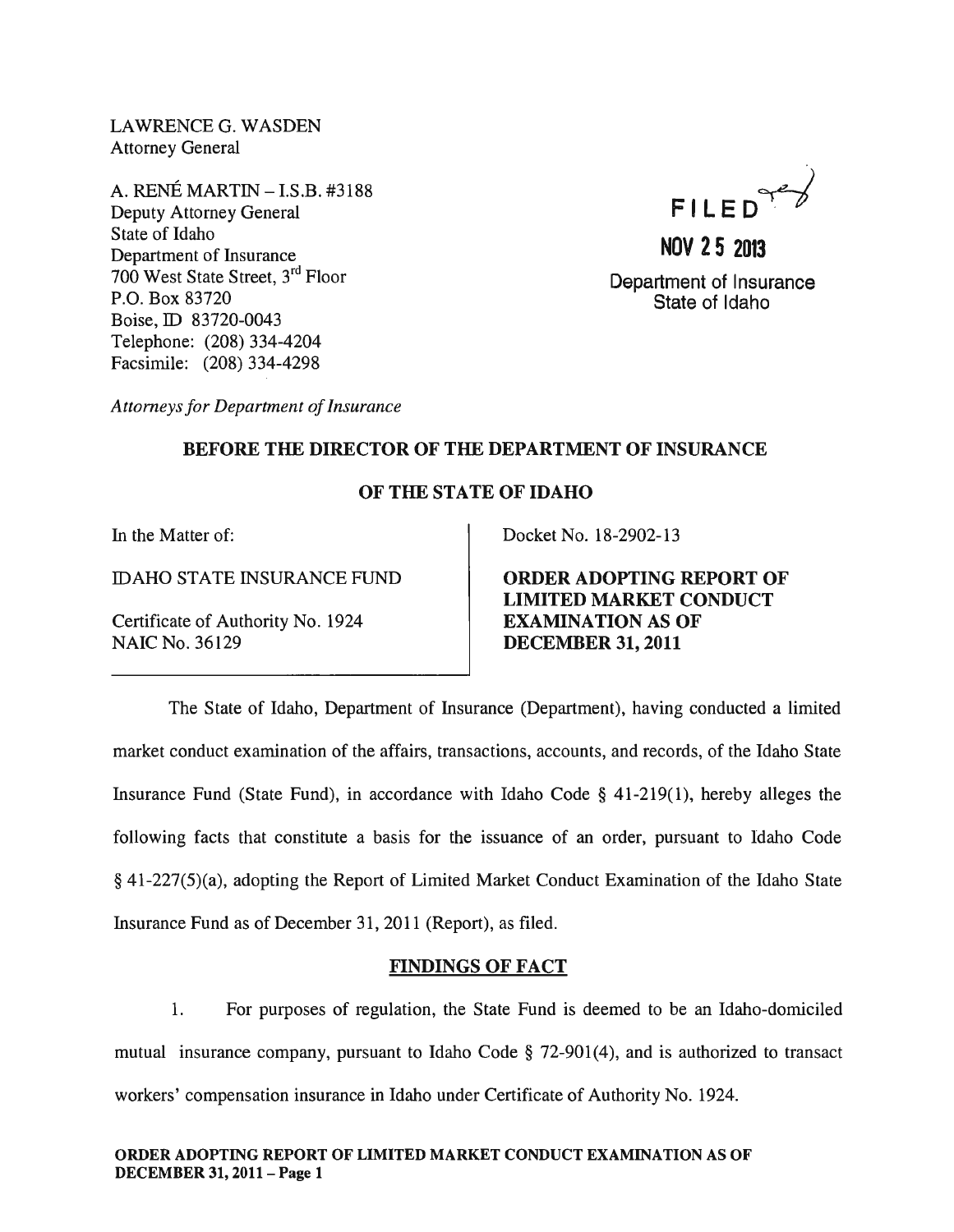2. The Department completed a market conduct examination of the State Fund pursuant to Idaho Code § 41-219(1) on October 25, 2013. The Department's findings are set forth in the Report. The Report covered the time period between January 1,2007 and December 31,2011.

3. Pursuant to Idaho Code § 41-227(4), a copy of the Report, verified under oath by the Department's examiner-in-charge, was filed with the Department on October 25, 2013, and a copy of such verified Report was transmitted to the State Fund on October 26, 2013. A copy of the verified Report is attached hereto as Exhibit A.

4. On November 15,2013, the Department received a Waiver signed by James M. Alcorn, Manager of the State Fund. By execution of such Waiver, a copy of which is attached hereto as Exhibit B, the State Fund acknowledged receipt of the Report, waived the right to examine the Report for up to thirty (30) days and consented to the immediate entry of a final order by the Director of the Department (Director) adopting the Report without any modifications. Such Waiver also included the State Fund's agreement to waive other statutory rights, to include waiver of the right to make a written submission or rebuttal to the Report; and waiver of rights to request a hearing and to seek reconsideration or appeal from the Director's final order.

5. No written submissions or rebuttals, pursuant to Idaho Code § 41-227(4), with respect to any matters contained in the Report were submitted to the Department by the State Fund.

#### CONCLUSIONS OF LAW

6. Idaho Code § 41-227(5)(a) provides that "[w]ithin thirty (30) days of the end of the period allowed for the receipt of written submissions or rebuttals, the director shall fully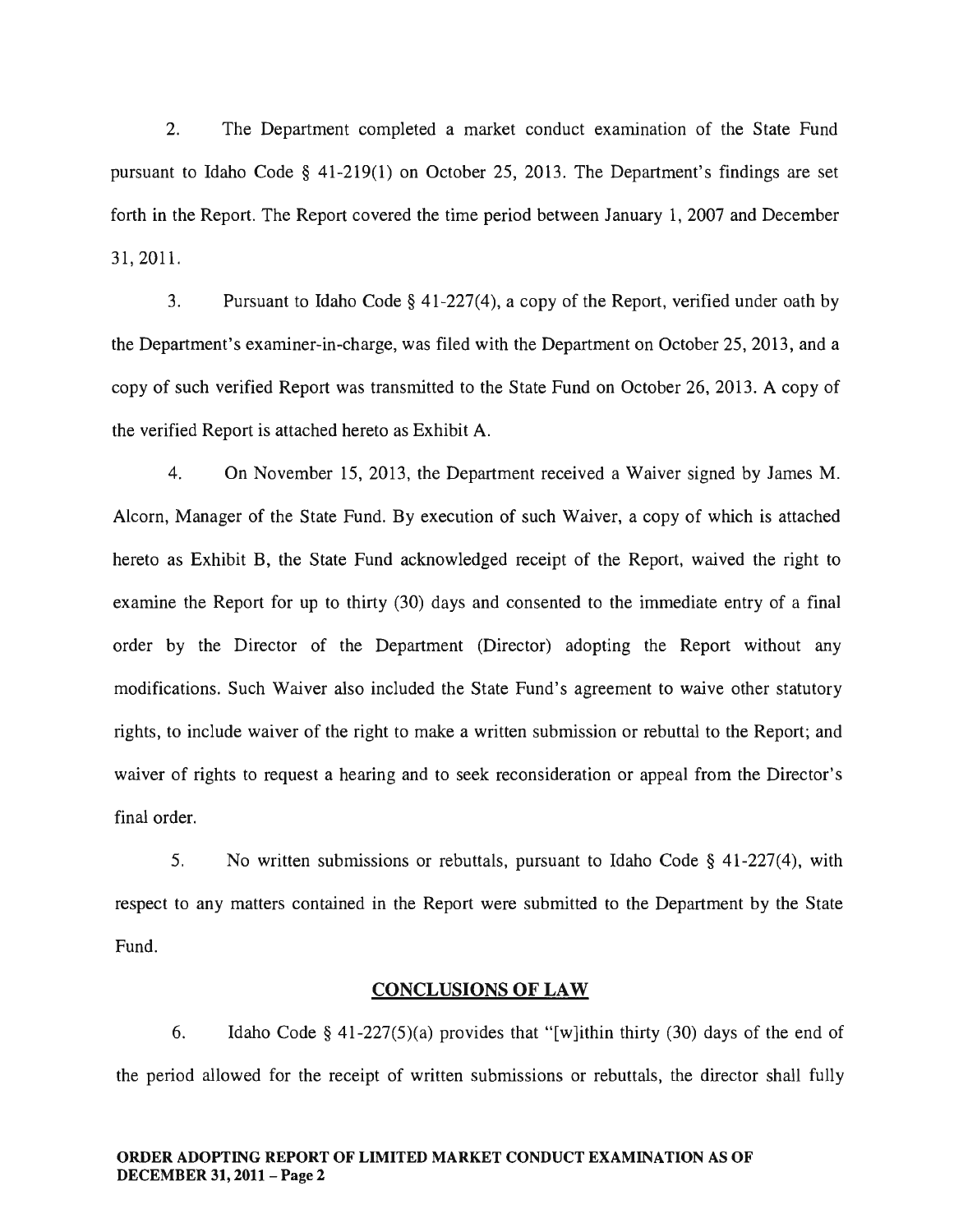consider and review the report, together with any written submissions or rebuttals and relevant portions of the examiner's work papers" and shall enter an order adopting the report of examination as filed or with modifications or corrections.

7. Having fully considered the Report, the Director concludes that the State Fund is in compliance with the provisions of title 41, Idaho Code, applicable to the State Fund's market conduct, pursuant to Idaho Code § 72-901(4).

#### ORDER

NOW, THEREFORE, based on the foregoing, IT IS HEREBY ORDERED that the Report of Limited Market Conduct Examination of the Idaho State Insurance Fund as of December 31, 2011, is hereby ADOPTED as filed, pursuant to Idaho Code § 41-227(5)(a), and a copy of this Order with all exhibits referenced herein, including the adopted Report, is hereby transmitted to the governor of the state of Idaho, in accordance with Idaho Code § 72-914.

IT IS FURTHER ORDERED, pursuant to Idaho Code § 41-227(8), that the adopted Report is a public record and shall not be subject to the exemptions from disclosure provided in chapter 3, title 9, Idaho Code.

IT IS SO ORDERED. DATED this  $\frac{25\pi}{4}$  day of November, 2013.

> STATE OF IDAHO DEPARTMENT OF INSURANCE

Uamfeal WILLIAM W. DEAL.

Director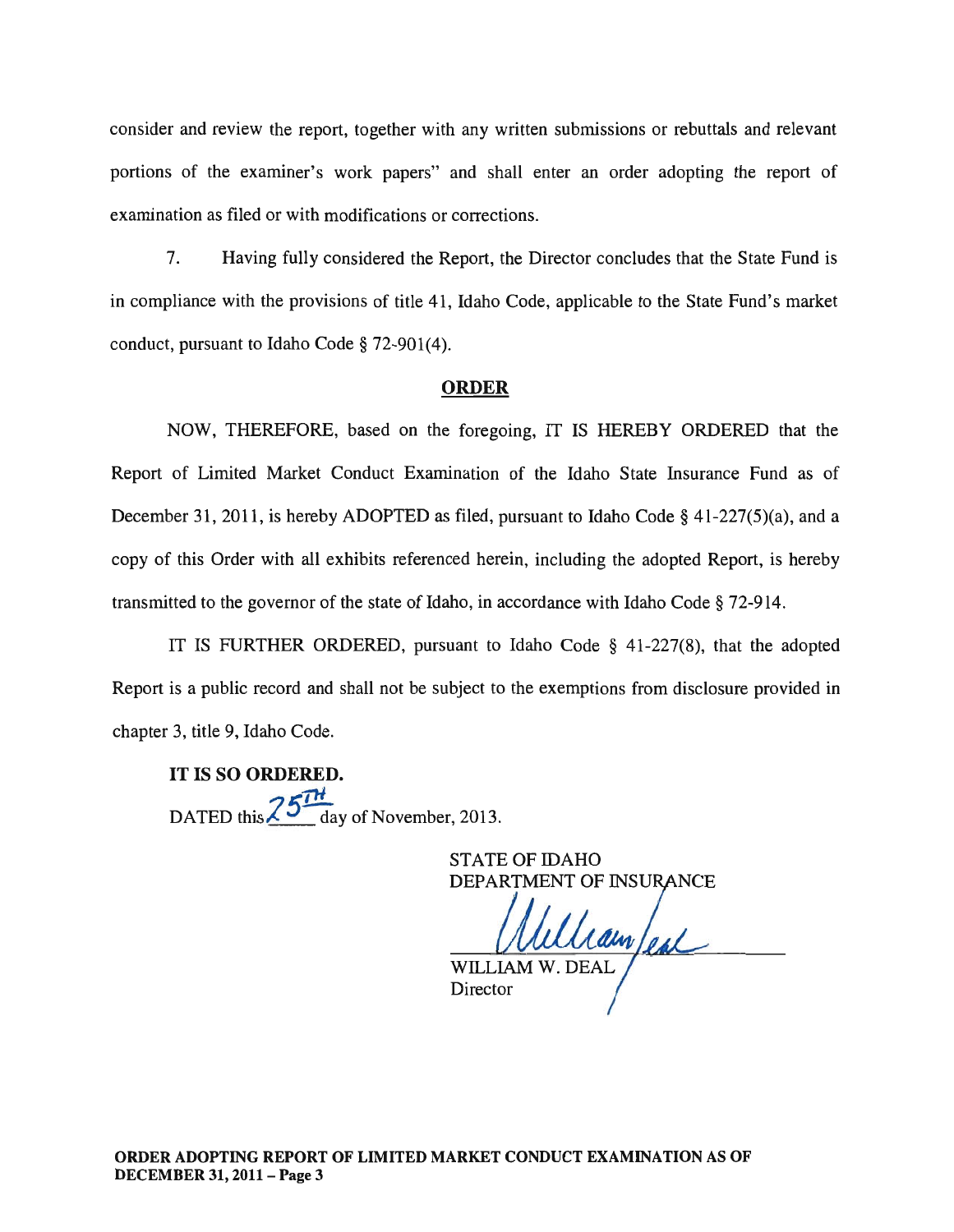#### CERTIFICATE OF SERVICE

I HEREBY CERTIFY that, on this  $\frac{35t}{4}$  day of November, 2013, I caused a true and correct copy of the foregoing ORDER ADOPTING REPORT OF LIMITED MARKET CONDUCT EXAMINATION AS OF DECEMBER 31, 2011 to be served upon the following by the designated means:

Idaho State Insurance Fund Attn: James M. Alcorn, Manager 1215 West State Street Boise, ID 83720-0044 JamesM.Alcorn@idahosif.org

The Honorable C.L. "Butch" Otter Governor, State of Idaho Idaho Statehouse Boise, ID 83720

Georgia Siehl, CPA, CFE Bureau Chief/Chief Examiner Idaho Department of Insurance 700 W. State Street, 3rd Floor Boise, ID 83720-0043 georgia. siehl@doi.idaho.gov

| $\Box$ first class mail    |
|----------------------------|
| $\boxtimes$ certified mail |
| $\Box$ hand delivery       |
| $\boxtimes$ email          |

| first class mail  |
|-------------------|
| certified mail    |
| hand delivery     |
| email             |
| ] Statehouse Mail |

first class mail certified mail hand delivery  $\boxtimes$ l email

Teresa Jones<br>Teresa Jones<br>Assistant to the Director

**Assistant to the Director**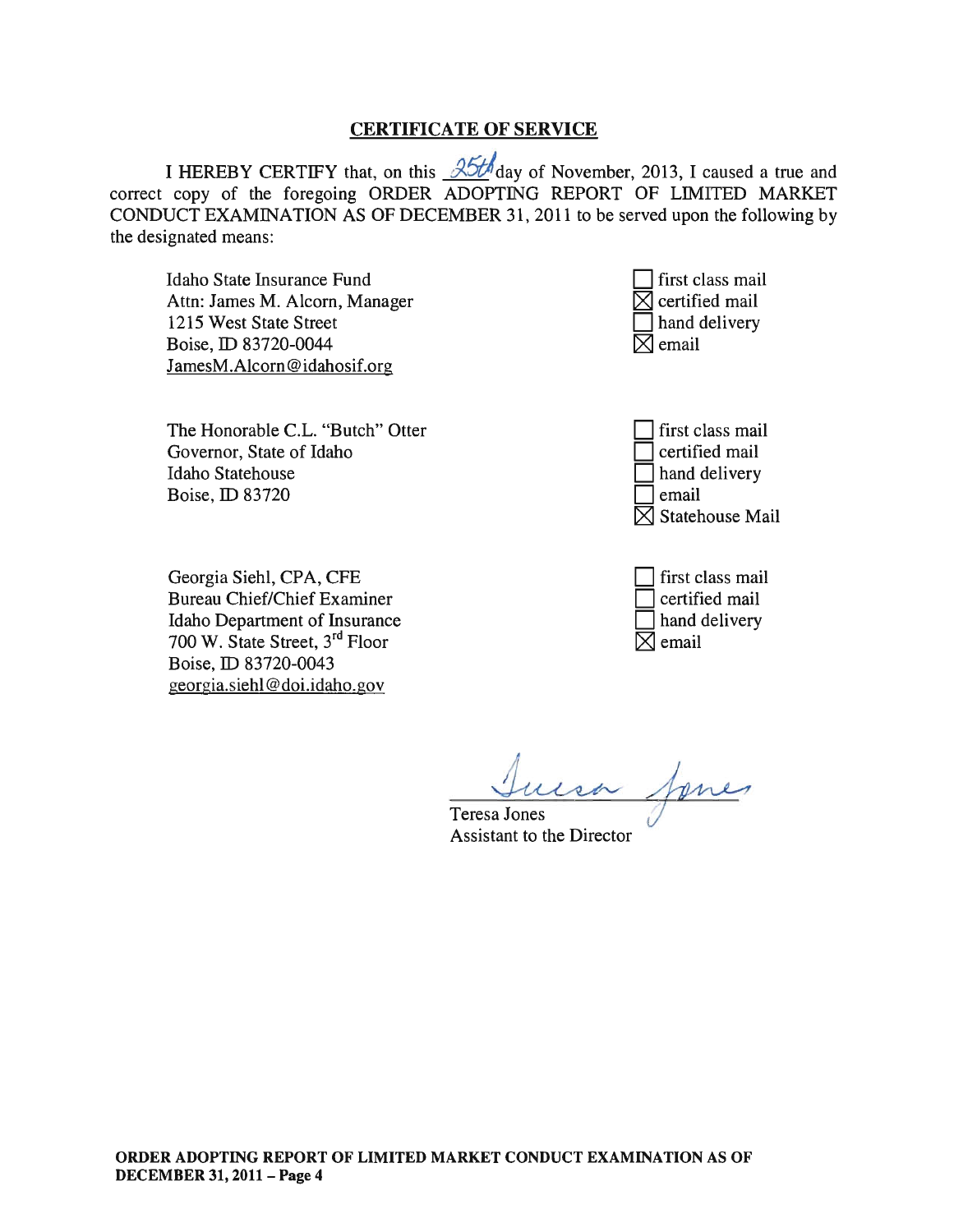### DEPARTMENT OF INSURANCE

### STATE OF IDAHO



### REPORT OF LIMITED MARKET CONDUCT EXAMINATION

Of

### IDAHO STATE INSURANCE FUND

NAIC Company Code number: 36129

Located At: 1215 WEST STATE STREET BOISE, ID 83702 As of

DECEMBER 31,2011

| <b>EXHIBIT</b> |  |
|----------------|--|
|                |  |
|                |  |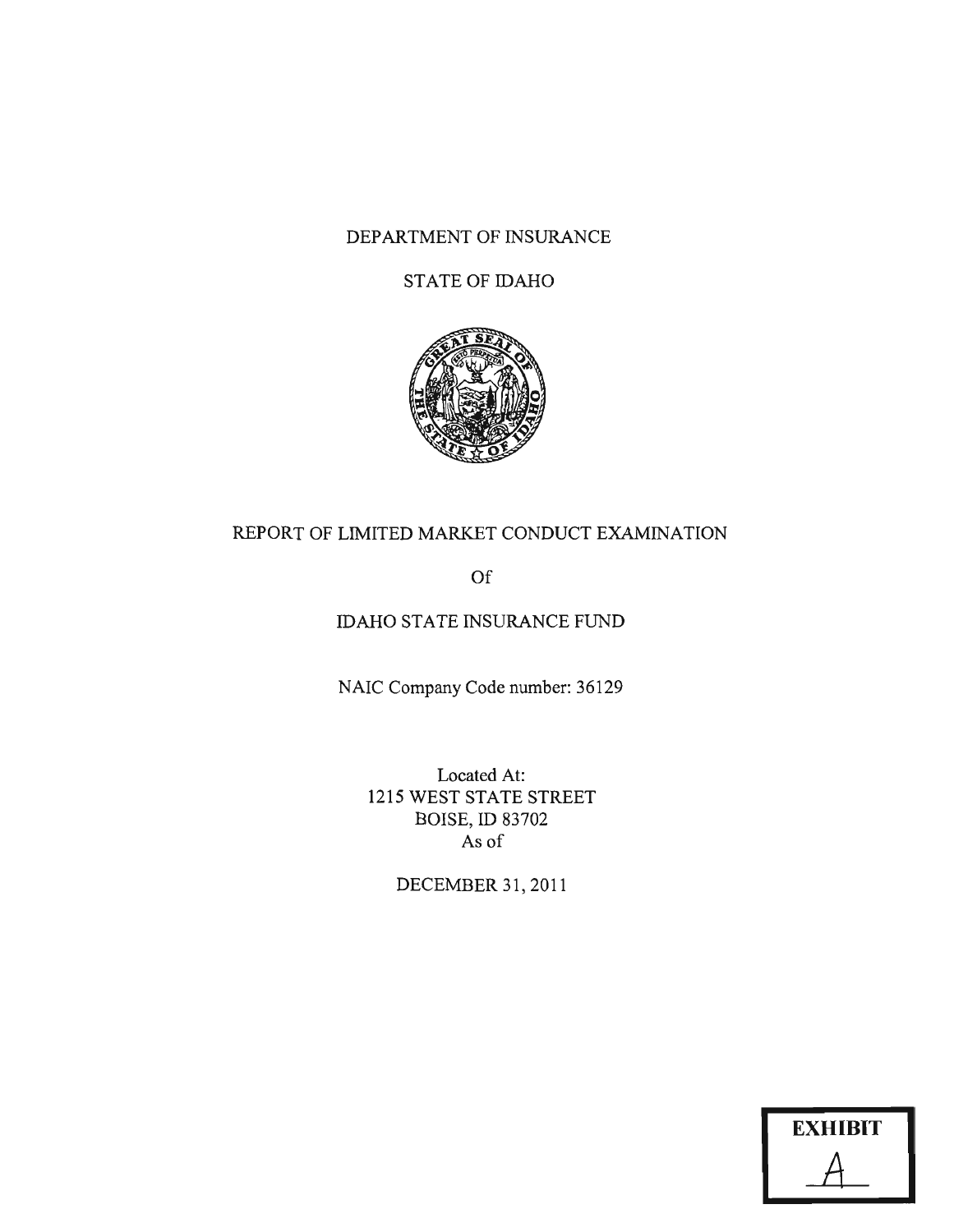## **TABLE OF CONTENTS**

 $\label{eq:2.1} \frac{1}{2} \int_{\mathbb{R}^3} \frac{1}{\sqrt{2}} \, \frac{1}{\sqrt{2}} \, \frac{1}{\sqrt{2}} \, \frac{1}{\sqrt{2}} \, \frac{1}{\sqrt{2}} \, \frac{1}{\sqrt{2}} \, \frac{1}{\sqrt{2}} \, \frac{1}{\sqrt{2}} \, \frac{1}{\sqrt{2}} \, \frac{1}{\sqrt{2}} \, \frac{1}{\sqrt{2}} \, \frac{1}{\sqrt{2}} \, \frac{1}{\sqrt{2}} \, \frac{1}{\sqrt{2}} \, \frac{1}{\sqrt{2}} \, \frac{1}{\sqrt{2}} \,$ 

 $\mathcal{L}^{\text{max}}_{\text{max}}$  and  $\mathcal{L}^{\text{max}}_{\text{max}}$ 

### Page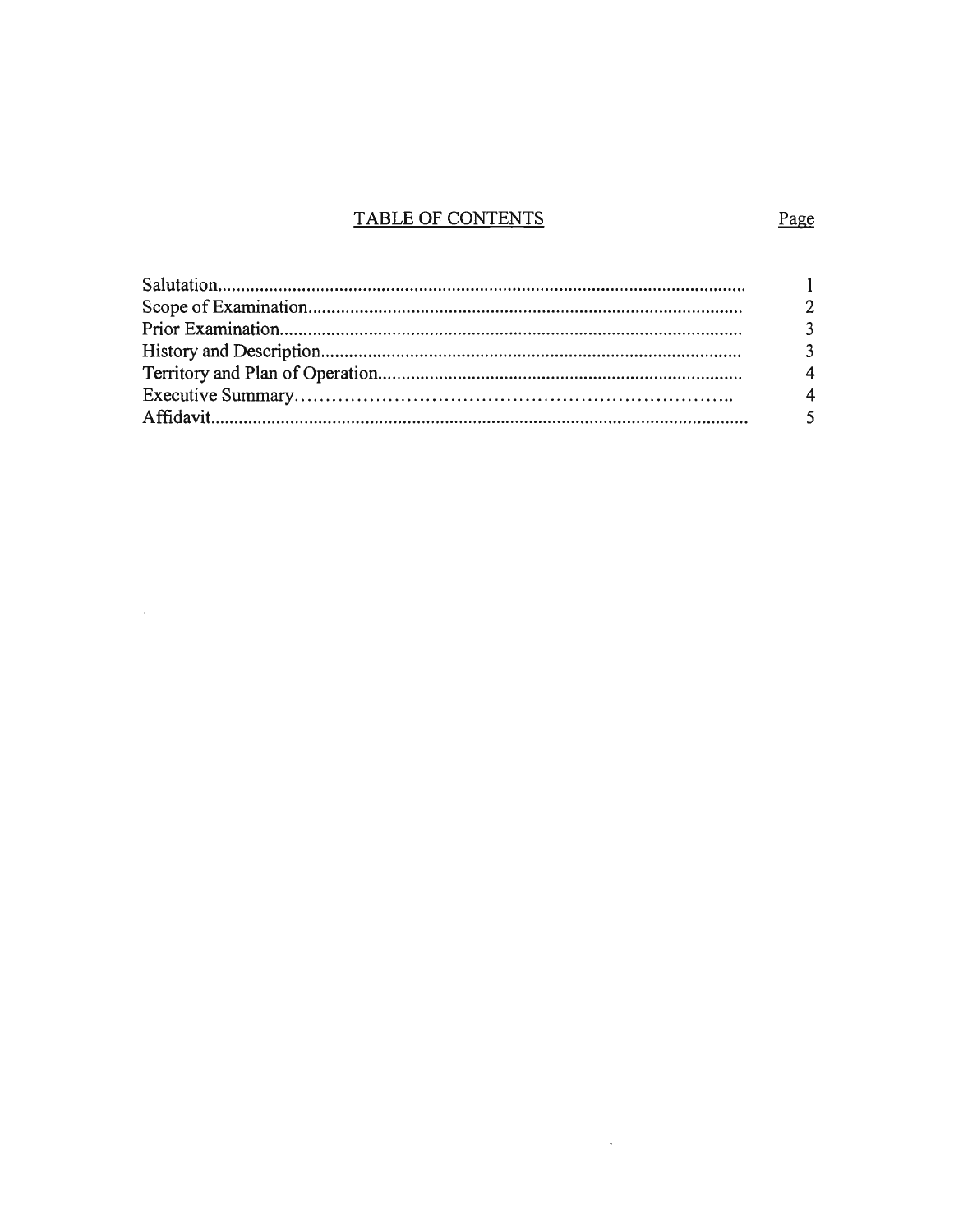## *State of Idaho*  **DEPARTMENT OF INSURANCE**

C. L. "BUTCH" OTTER Governor

700 West State Street, 3rd Floor P.O. Box 83720 Boise, Idaho 83720-0043 Phone (208)334-4250 FAX # (208)334-4398

WILLIAM W. DEAL Director

Boise, Idaho October 25,2013

The Honorable William W. Deal Director of Insurance State of Idaho 700 West State Street P. O. Box 83720 Boise, Idaho 83720-0043

Dear Director:

Pursuant to your instructions, in compliance with Sections 41-219(1) and 72-914, Idaho Code, and in accordance with the practices and procedures promulgated by the National Association of Insurance Commissioners (NAIC), we have conducted a limited-scope Market Conduct Examination as of December 31, 2011, of:

> Idaho State Insurance Fund 1215 West State Street Boise, Idaho 83702

hereinafter referred to as the "the State Fund," at its offices in Boise, Idaho.

The following Report of Examination is respectfully submitted.

 $\alpha$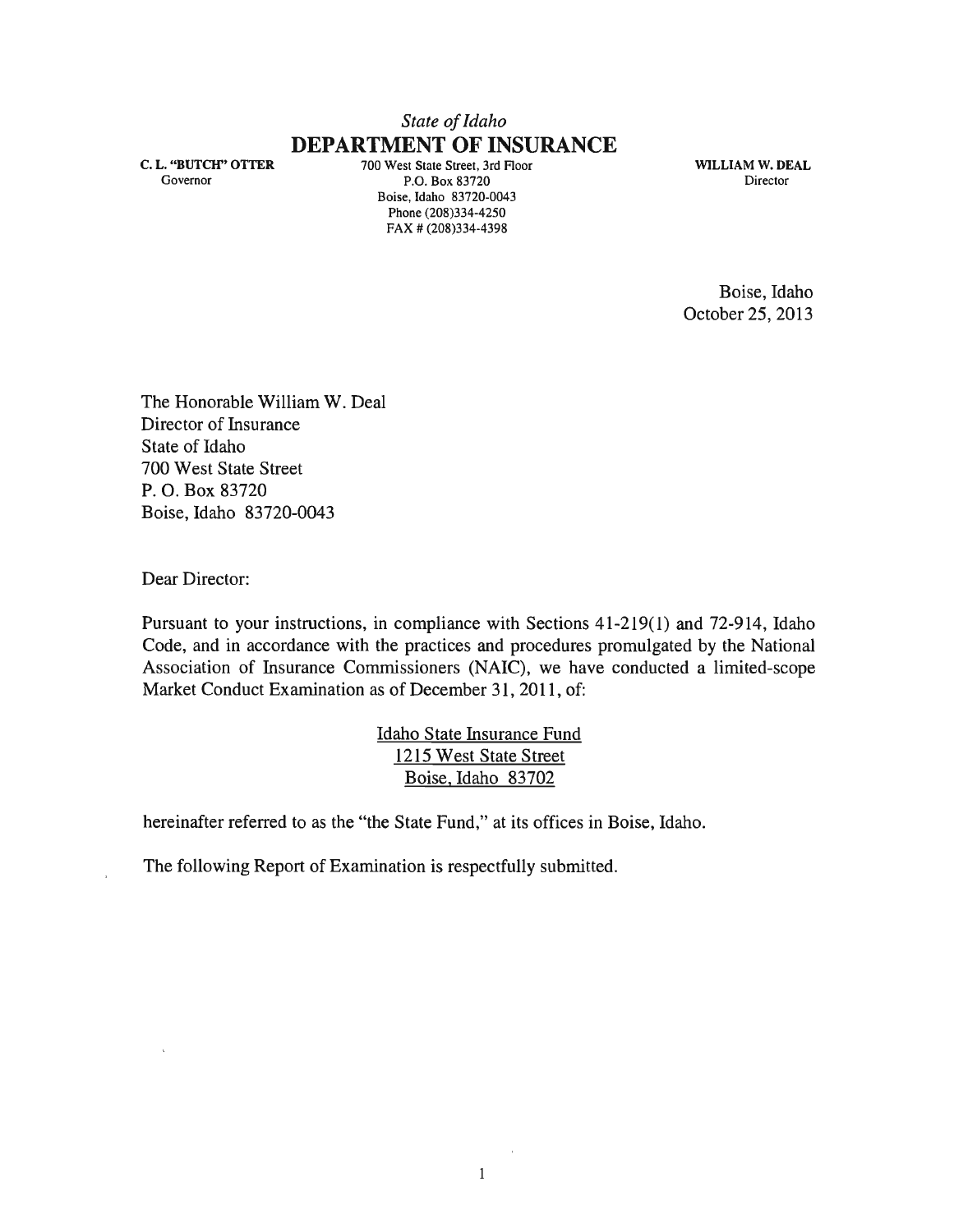### SCOPE OF EXAMINATION

This was a limited-scope market conduct examination covering the period January 1, 2007 through December 31, 2011. The approach utilized for this exam was by exception, whereas only exceptions or errors were noted in this report. Comments regarding additional practices, procedures and files subject to review during the examination were omitted from the report if no improprieties were identified. The examination was conducted at the State Fund headquarters in Boise, Idaho by examiners from the State of Idaho. The examination was conducted pursuant to Section 41-219(1), Idaho Code, and in accordance with the National Association of Insurance Commissioners (NAIC) *Market Regulation Handbook* (2013 Edition, Volumes I & II).

The examination consisted of a review of the State Fund's:

- Complaint register and sample complaints filed with the Department of Insurance and complaints filed directly with the State Fund;
- Claim department staffing, authority levels and processes;
- Underwriting and premium calculations;
- Underwriting practices and procedures regarding cancellations and proof of mailing to ensure compliance required by Idaho Code §41-1842.
- Advertising and marketing;
- Producer/agent licensure and appointments;
- Fraud procedures and reporting guidelines;
- Privacy practices.

A benchmark sample error rate of 10% for trade practices was utilized, as specified by the NAIC *Market Regulation Handbook.* 1 Error rates exceeding this threshold are presumed to indicate a general business practice. In some cases, however, each instance of a commission of an act may constitute a separate and distinct violation of Idaho law.

In addition to the Report of Examination, a confidential Management Letter was issued to the State Fund by the Department which covered items that were not included in the Report, due to the materiality threshold and/or items that were related to proprietary/operational issues.

<sup>&</sup>lt;sup>1</sup> See 2013 NAIC *Market Regulation Handbook*, Volume I, page 186, fourth paragraph.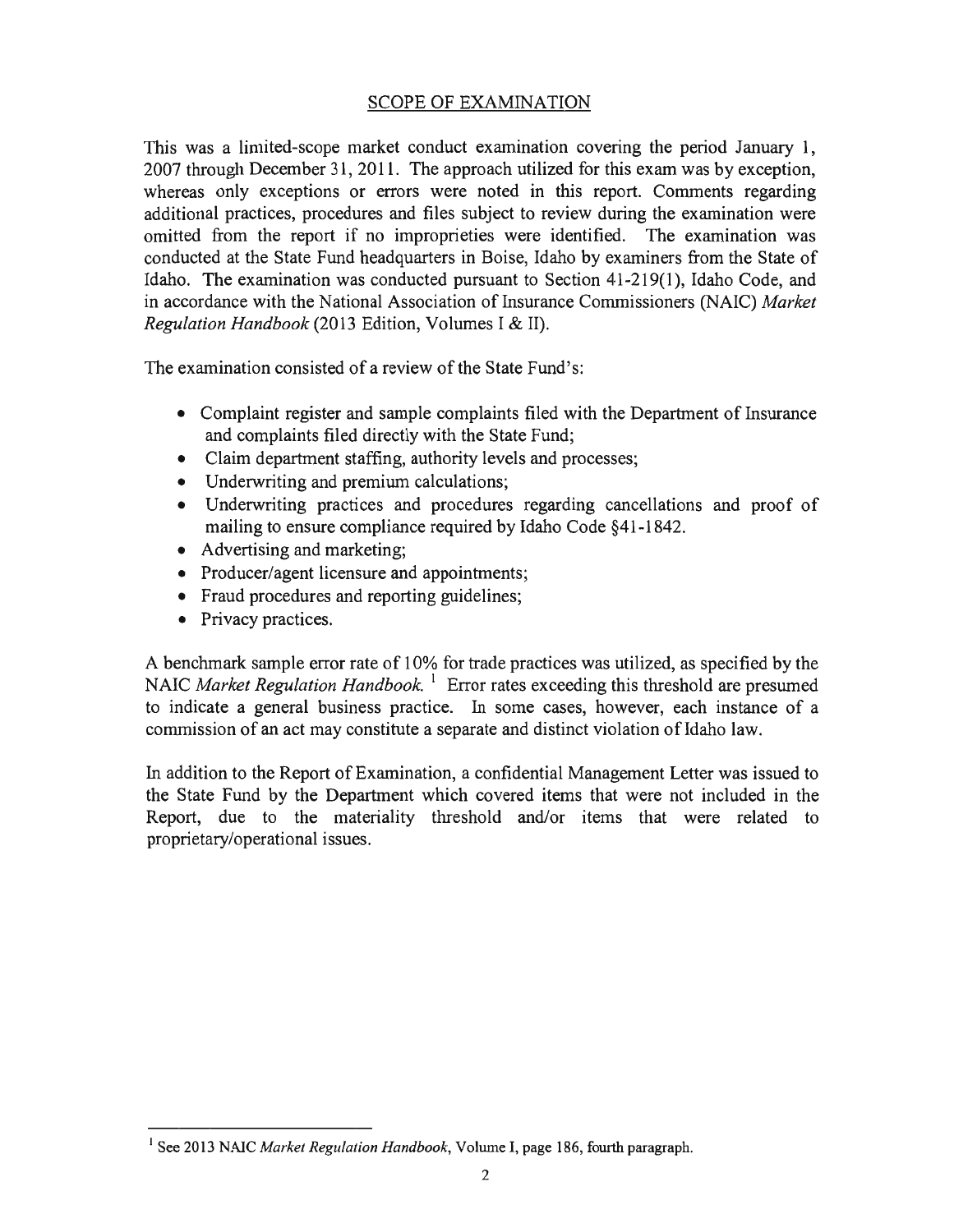### PRIOR EXAMINATION

A prior limited-scope market conduct examination, in combination with full-scope financial examination, was conducted by the Idaho Department of Insurance covering the period January 1, 2002 through December 31, 2006.

A review was made to ascertain what action was taken by the State Fund with regard to comments and recommendations made by the Department in the prior examination report. Unless otherwise mentioned in the *Comments and Recommendations* section of this report, the prior report exceptions were adequately addressed by the State Fund.

### HISTORY AND DESCRIPTION

### General

The State Fund was established by an act of the legislature of the State of Idaho and was approved on March 16, 1917, in conjunction with the passage of the "Workmen's Compensation Act", which became effective on January 1, 1918, pursuant to Idaho Code, Title 72, Chapter 9. The State Fund Manager's office was organized effective July 1, 1917, in preparation for the establishment of the Workers' Compensation Act. The State Fund was incorporated/organized on December 31, 1917 and commenced business on January 1, 1918. Under Section 41-902, Idaho Code, the Board of Directors appoints a manager of the State Insurance Fund.

The State Fund was founded for the purpose of providing Idaho employers a reliable source of workers' compensation insurance protection at low cost. Workers' compensation coverage generally provides compensation for injuries sustained by the employees that are work related, including bodily injury, accidental death, occupational disabilities and disease.

On April 3, 1998, legislation was enacted relating to the State Fund by amending Title 72, and to provide application of the Idaho Insurance Code, Title 41 for the purpose of regulation. The State Fund is an independent body corporate politic. For purposes of regulation, the State Fund is deemed to be a mutual insurer. The State Fund operates under Certificate of Authority No. 1924, which was issued on April 3, 1998.

In accordance with Section 72-301(1), Idaho Code, every public employer must be insured through the State Fund unless the employer elects to be self-insured. Private employers must also purchase insurance from the State Fund, from private carriers or be self-insured. The State Fund is operated exclusively from insurance premiums received from policyholders, is not tax supported, and the State of Idaho is not liable for any of its indebtedness. Pursuant to Section 72-912, Idaho Code, invested assets of the State Fund are managed by the Idaho Endowment Fund Investment Board, with the direction and approval of the State Fund Manager.

The State Fund is not subject to federal income taxes or state and local property taxes. However, the State Fund is required to pay premium taxes to the Idaho Department of Insurance, pursuant to Section 41-402, Idaho Code. Under Section 72-523, Idaho Code,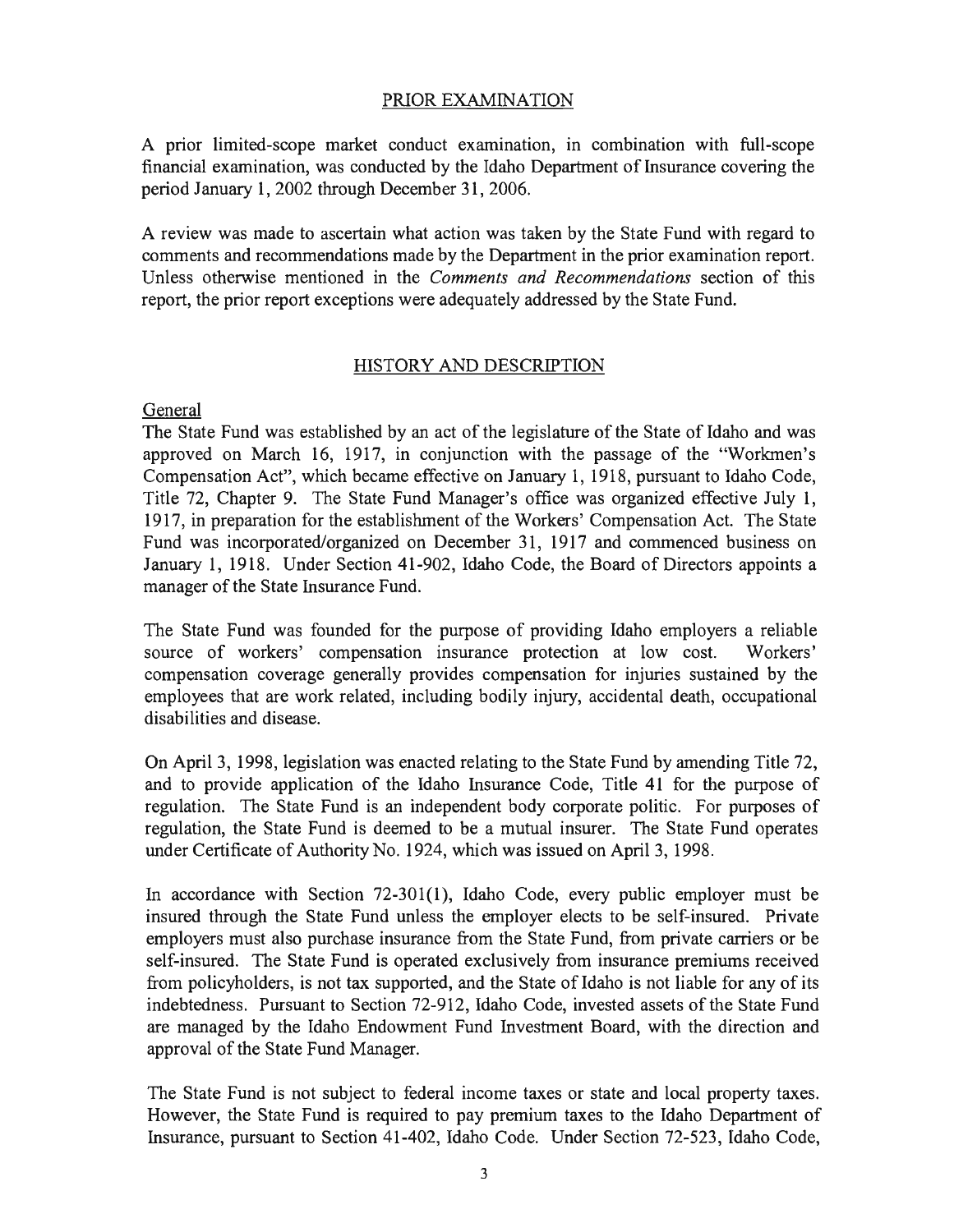the State Fund also pays a 2.5 percent premium tax to the Idaho Industrial Commission. Effective January 1, 2012, the tax rate will be 2 percent. Section 72-523, Idaho Code, allows a credit on the Idaho Department of Insurance Premium Tax Return for the taxes paid to the Idaho Industrial Commission. During the examination period, the premium tax credit was equal to 1.3 percent of net written premiums. Starting in 2012, the premium tax credit will be 50 percent of the tax paid to the Industrial Commission or a minimum of \$75.

The State Fund is exempt from the Idaho Insurance Guaranty Association under Section 41-3603(9), Idaho Code.

### TERRITORY AND PLAN OF OPERATION

The State Fund is authorized to write workers' compensation insurance only, pursuant to Certificate of Authority No. 1924. The State Fund is licensed only in the State of Idaho. Section 72-301, Idaho Code requires every public employer and/or governmental entity (unless self-insured) to be insured with the State Fund. The State Fund also insures employers from the private sector, if the underwriting criteria are acceptable.

Effective January 1, 1997, Idaho agricultural workers, previously exempt from the workers' compensation law, were required to maintain coverage.

The State Fund operates from its main administrative office located in Boise, Idaho, and has five field offices located in Coeur d'Alene, Idaho Falls, Lewiston, Pocatello, and Twin Falls.

The State Fund utilizes independent producers and agencies to produce business on its behalf. According to the Idaho Department of Insurance, as of April 3, 2013, there were approximately 512 licensed and appointed producers and agencies.

### EXECUTIVE SUMMARY

This limited-scope market conduct examination included tests of policies that were:

- issued,
- renewed,
- cancelled,
- non-renewed or
- declined

In conjunction with the review of the above policy areas, the State Fund's general practices and procedures relating to rating, underwriting, advertising and marketing, and risk selection were scrutinized.

In summary, there were no exceptions or errors noted during the exam.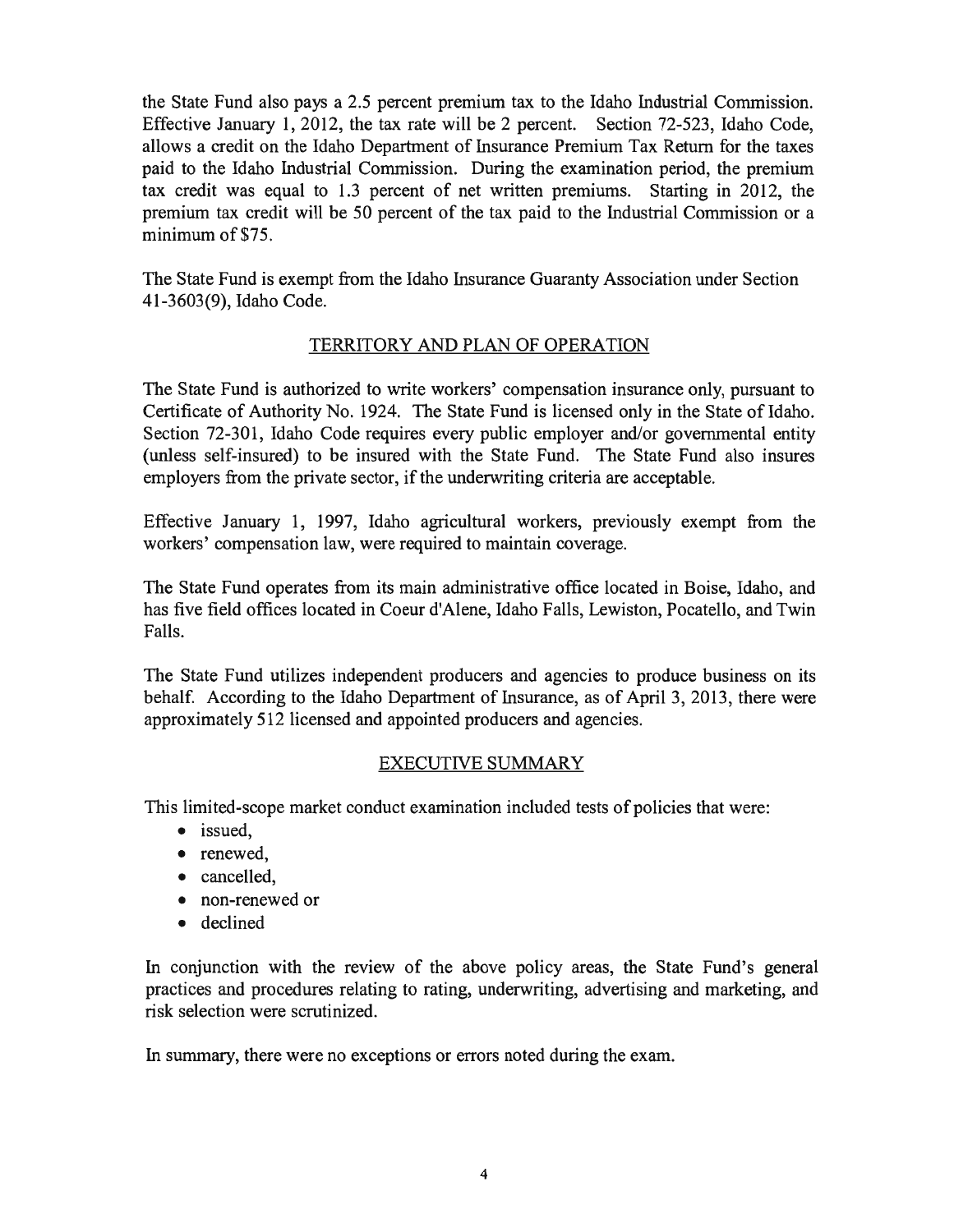The undersigned acknowledges the assistance and cooperation of the State Fund's Manager, department heads, and employees in conducting the examination. In addition to the undersigned, Arlene Barrie of the Idaho Department of Insurance participated in the examination.

Respectfully submitted,

Dale Freeman, CIE Senior Insurance Examiner Department of Insurance State of Idaho

### AFFIDAVIT OF EXAMINER

State of Idaho County of Ada

Dale Freeman being duly sworn, deposes and says that he is a duly appointed Examiner for the Department of Insurance of the State of Idaho, that he has made an examination of the Market Conduct affairs of *Idaho State Insurance Fund* for the period from January 1, 2007 through December 31, 2011, that the information contained in the Report consisting of the foregoing pages is true and correct to the best of his knowledge and belief; and that any conclusions and recommendations contained in this report are based on the facts disclosed in the information.

Dale Freeman, CIE Senior Insurance Examiner Department of Insurance State of Idaho

Subscribed and sworn to before me the 25th day of October, 2013, at Boise, \ 1 ~ ~ .. ~:~:clo) **•** *•• .;c.* **..** ~" -f" **•••••••• ,. •• '"** My Commission expires

~'" ~ **Ii OF** \~ **•• ' '#" ", "' ....... ,,,**